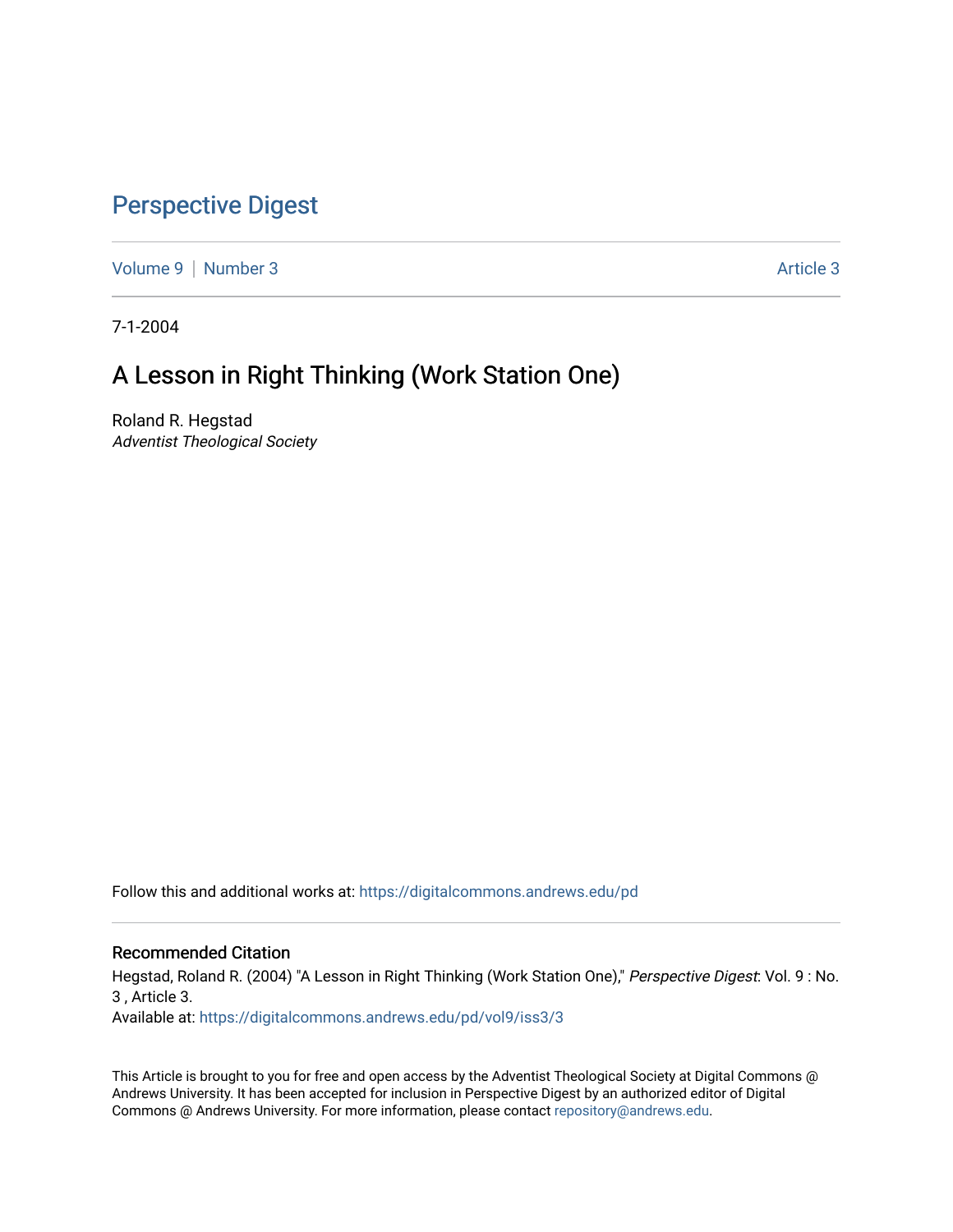Hegstad: A Lesson in Right Thinking (Work Station One)

**WORK** STATION **ONE**



Roland R. Hegstad

A LESSON IN

**RIGHT THINKING** 

s I write this col-<br>
theologians and<br>
scientists are<br>
meeting to dis-<br>
cuss issues of creation. Both groups 2, a umn, Adventist theologians and scientists are meeting to dis-

are aware that theistic evolution has gained a footing among a few Adventist scholars. Though openminded on many issues, I settled this one long ago. I also decided that God had, indeed, chosen a wise woman to be his spokesperson on critical issues facing his end-time church.

A few months ago I plucked a few of her early books from my library. For several years I had been reading/studying the Bible for my morning worship. Half a dozen different versions, ending most recently with the *Net Bible* (yes, you can order it over the Internet!). You can also challenge its translations. In other words, it is a work in process. It has (hold your breath) 57,875 translators' notes, and 2,396 pages. Having studied my way through that, I turned to Ellen White, not, however, to reread the Conflict series. Instead,

I started with *Early Writings.* Then, *Sketches From the Life of Paul* and, currently, *Mind, Character, and Personality*, Volume

2, a 1977 compilation by the White Estate.

During the past two weeks, I completed segments on "Working With Science," "Happiness," "Doubts," and "Right Thinking." Would you believe I found a number of paragraphs that would be helpful to brothers and sisters struggling with issues of time and eternity, as well as personal conflicts! So why listen to me when you can read inspired counsel?

Proceed.

"God is the author of science. Scientific research opens to the mind vast fields of thought and information, enabling us to see God in His created works.

"Ignorance may try to support skepticism by appealing to science; but instead of upholding skepticism, true science contributes fresh evi-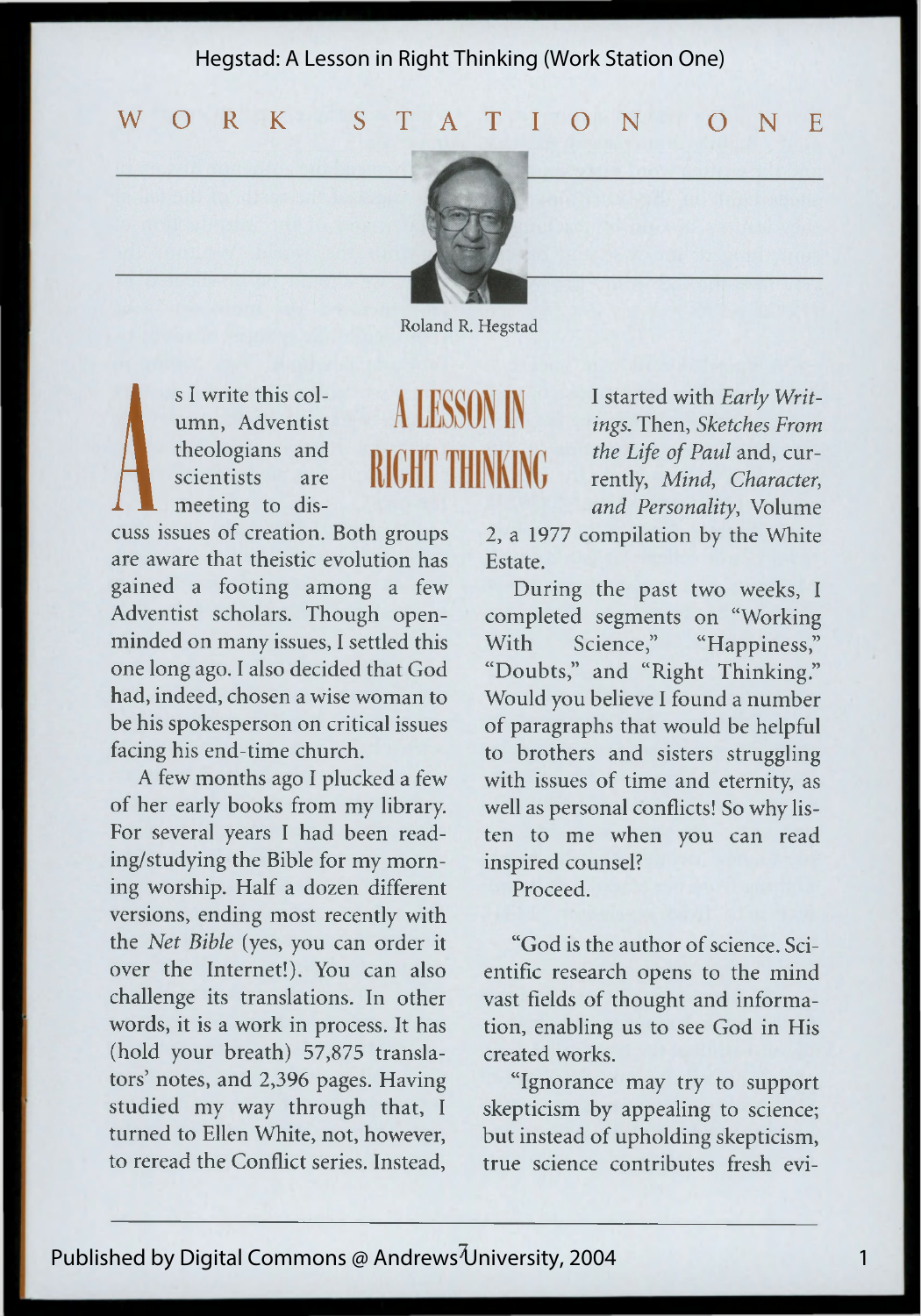#### Perspective Digest, Vol. 9 [2004], No. 3, Art. 3

dences of the wisdom and power of God. Rightly understood, science and the written word agree, and each sheds light on the other. Together, they lead us to God by teaching us something of the wise and beneficent laws through which He works" (1913), p. 739.

"A knowledge of true science is power, and it is the purpose of God that this knowledge shall be taught in our schools as a preparation for the work that is to precede the closing scenes of this earth's history" (1913). . .. "The great object in the establishment of our college [at Battle Creek, Michigan] was to give correct views, showing the harmony of science and Bible religion" (1879), p. 740.

"God is the foundation of everything. All true science is in harmony with His works; all true education leads to obedience to His government. Science opens new wonders to our view; she soars high and explores new depths, but she brings nothing from her research that conflicts with divine revelation" (1884), pp. 741, 742.

"We are dependent on the Bible for a knowledge of the early history of our world, of the creation of man, and of his fall. Remove the Word of God, and what can we expect but to be left to fables and conjectures and to that enfeebling of the intellect which is the sure result of entertaining error.

"We need the authentic history of the origin of the earth, of the fall of Lucifer, and of the introduction of sin into the world. Without the Bible, we should be bewildered by false theories. The mind would be subjected to the tyranny of superstition and falsehood. But, having in our possession an authentic history of the beginning of the world, we need not hamper ourselves with human conjectures and unreliable theories.

"Wherever Christians are, they may hold communion with God. And they may enjoy the intelligence of sanctified science" (1904), p. 742.

"These persons [who disbelieve the Genesis account] have lost the simplicity of faith. There should be a settled belief in the divine authority of God's Holy Word. The Bible is not to be tested by men's ideas of science. Human knowledge is an unreliable guide. Skeptics who read the Bible for the sake of caviling may, through an imperfect comprehension of either science or revelation, claim to find contradictions between them; but rightly understood, they are in perfect harmony. Moses wrote under the guidance of the Spirit of God, and a correct theory of geology will never claim discoveries that cannot be reconciled with his statements. All truth, whether in nature